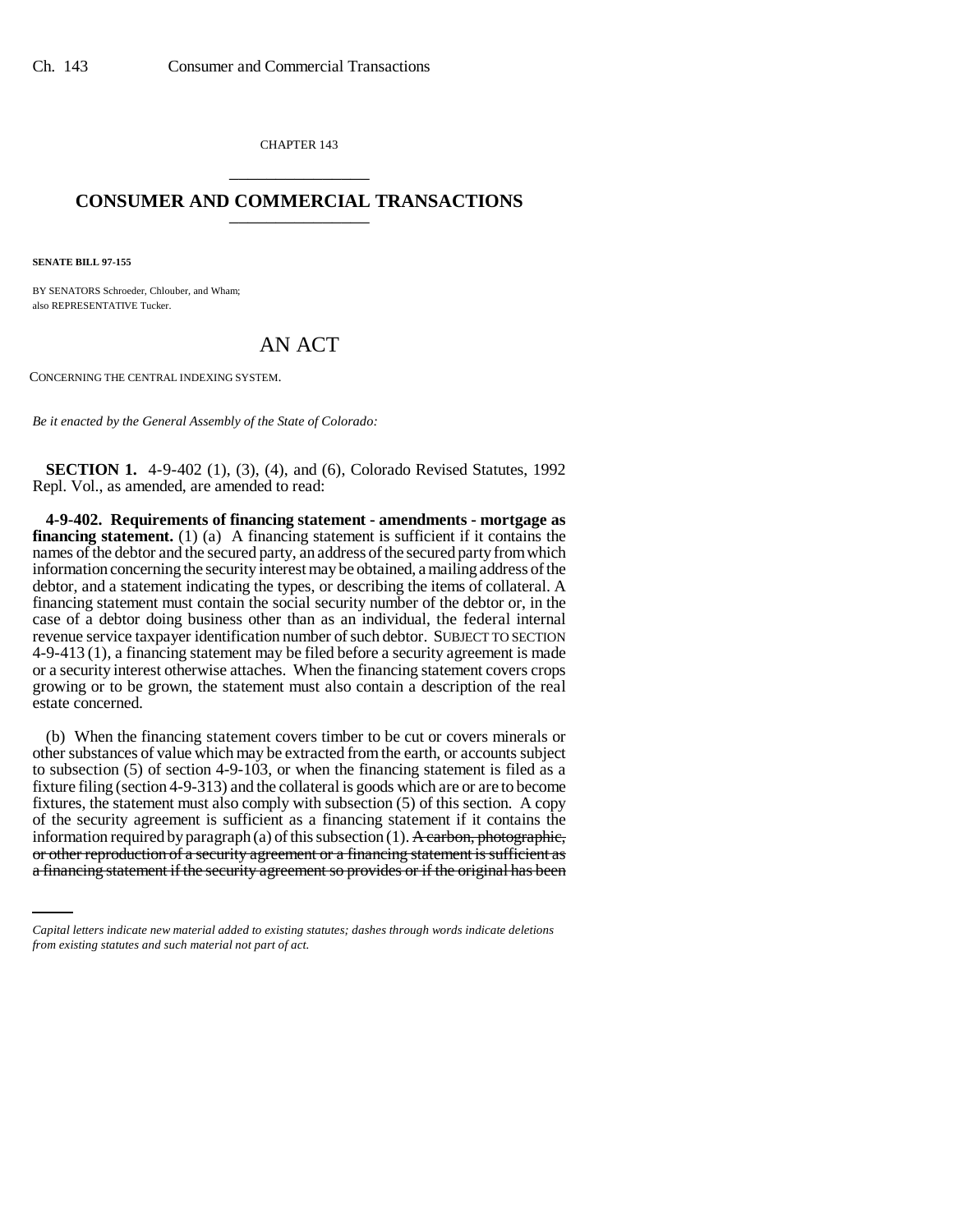filed in this state.

(3) A form substantially as follows is sufficient to comply with subsection (1) of this section:

Name of debtor (or assignor) ............................................................ Address ......................................................................................

SOCIAL SECURITY NUMBER OR FEDERAL TAX IDENTIFICATION NUMBER OF DEBTOR .......................................................................

Name of secured party (or assignee) ................................................. Address ......................................................................................

1. This financing statement covers the following types (or items) of property:

(Describe) ....................................................................................

2. (If collateral is crops) The above described crops are growing or are to be grown on:

(Describe real estate) .......................................................................

3. (If applicable) The above goods are to become fixtures on\* (\*Where appropriate substitute either "The above timber is standing on" or "The above minerals or other substances of value which may be extracted from the earth, or accounts will be financed at the wellhead or minehead of the well or mine located on")

(Describe real estate) ....................................................................... and this financing statement is to be filed in the real estate records. (If the debtor does not have an interest of record) The name of a record owner is .

4. (If products of collateral are claimed) Products of the collateral are also covered.

(4) A financing statement may be amended by the filing of an amendment. AN AMENDMENT THAT DELETES COLLATERAL COVERED BY A FINANCING STATEMENT SHALL BE SIGNED BY THE SECURED PARTY AND IF SUCH AMENDMENT IS FILED ELECTRONICALLY IT SHALL BE SIGNED ELECTRONICALLY, PURSUANT TO SECTION 4-9-413 (2). An amendment does not extend the period of effectiveness of a financing statement. If any amendment adds collateral, it is effective as to the added collateral only from the filing date of the amendment. In this article, unless the context otherwise requires, the term "financing statement" means the original financing statement and any amendments.

(6) (a) A mortgage is effective as a financing statement filed as a fixture filing from the date of its recording if:

 $(a)$  (I) The goods are described in the mortgage by item or type;

 $\left(\mathbf{b}\right)$  (II) The goods are or are to become fixtures related to the real estate described in the mortgage;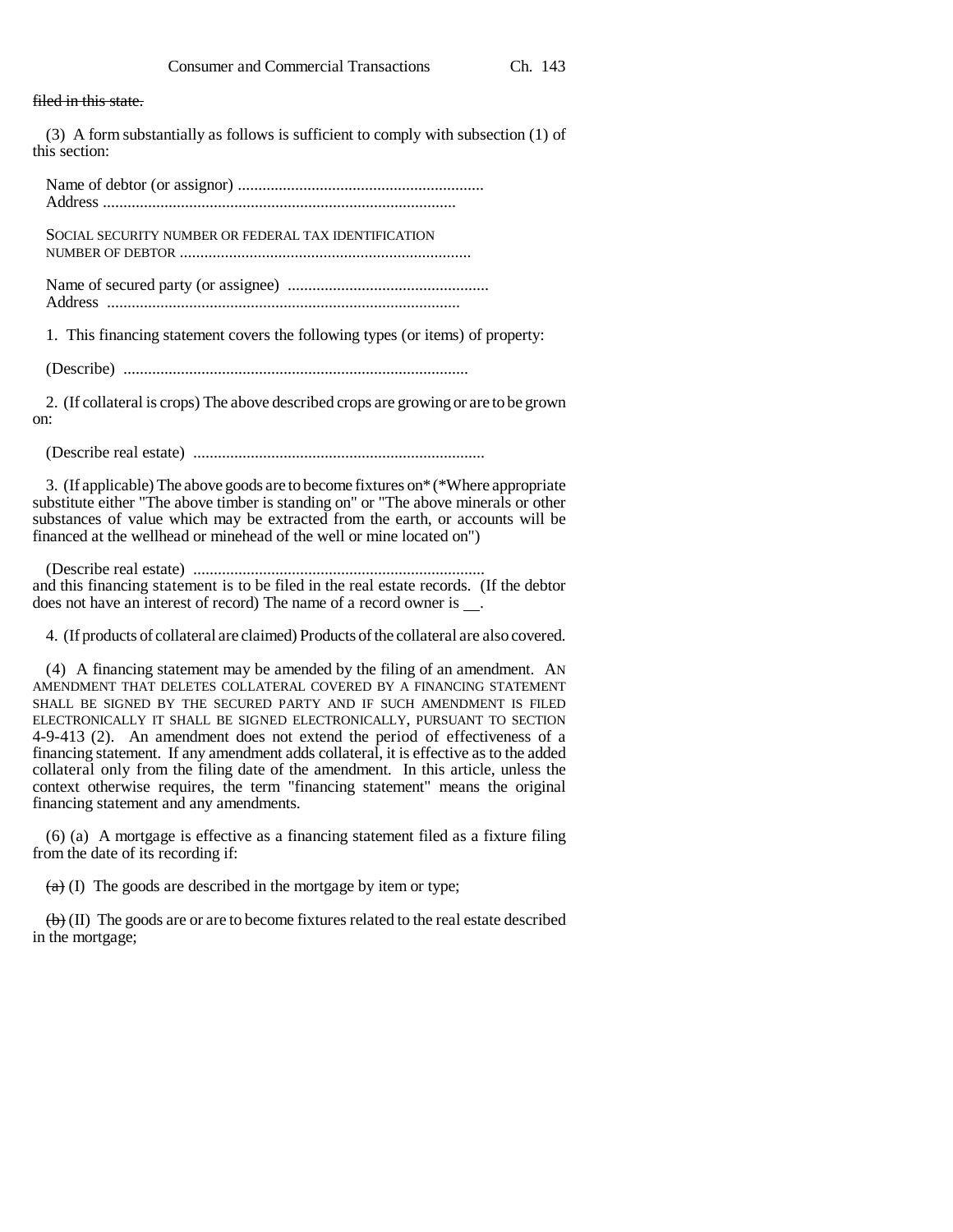Ch. 143 Consumer and Commercial Transactions

 $\langle e \rangle$  (III) The mortgage complies with the requirements for a financing statement AS SET FORTH in this section; other than EXCEPT THAT SAID MORTGAGE IS NOT REQUIRED TO INCLUDE THE SOCIAL SECURITY NUMBER OR FEDERAL TAXPAYER IDENTIFICATION NUMBER OF THE DEBTOR OR a recital that it SAID MORTGAGE is to be filed in the real estate records; and

 $(d)$  (IV) The mortgage is duly recorded.

(b) No fee with reference to the financing statement is required other than the regular recording and satisfaction fees with respect to the mortgage.

**SECTION 2.** 4-9-403 (3), Colorado Revised Statutes, 1992 Repl. Vol., as amended, is amended to read:

**4-9-403. What constitutes filing - duration of filing - effect of lapsed filing**  duties of filing officer. (3) (a) SUBJECT TO SECTION 4-9-412 AND PARAGRAPH (b) OF THIS SUBSECTION (3), a continuation statement may be filed by the secured party within six months prior to the expiration of the five-year period specified in subsection (2) of this section. Any such continuation statement must identify the original statement by FILING OFFICE, file number, and state that the original statement is still effective AND DATE OF FILING. Upon timely filing of the continuation statement, the effectiveness of the original statement is continued for five years after the last date to which the filing was effective whereupon it lapses in the same manner as provided in subsection (2) of this section unless another continuation statement is filed prior to such lapse. Succeeding continuation statements may be filed in the same manner to continue the effectiveness of the original statement. Unless a statute on disposition of public records provides otherwise and except as provided in subsection (6) of this section, the filing officer may remove a lapsed statement from the files and destroy it or a microfilm or other photographic record thereof after one year after the lapse. The filing officer shall so arrange matters by physical annexation of financing statements to continuation statements or other related filings, or by other means, that if he or she physically destroys the financing statements of a period more than five years past, those which have been continued by a continuation statement or which are still effective under subsection (6) of this section shall be retained.

(b) ANY CONTINUATION STATEMENT FILED ON OR AFTER JULY 1, 1996, INCLUDING ONE THAT WAS PERFECTED BY FILING WITH BOTH THE OFFICES OF THE SECRETARY OF STATE AND A COUNTY CLERK AND RECORDER, CONTINUES THE PERFECTION IN ALL OF THE COLLATERAL LISTED ON THE FILING. THE FILING OF A SINGLE CONTINUATION STATEMENT SHALL MAINTAIN THE EFFECTIVENESS OF FINANCING STATEMENTS THAT NAME IDENTICAL COLLATERAL BUT HAVE BEEN FILED IN MULTIPLE LOCATIONS.

**SECTION 3.** 4-9-404 (1), Colorado Revised Statutes, 1992 Repl. Vol., as amended, is amended to read:

**4-9-404. Termination statement.** (1) If a financing statement covering consumer goods is filed on or after January 1, 1978, within one month or within ten days following written demand by the debtor after there is no outstanding secured obligation and no commitment to make advances, incur obligations, or otherwise give value, the secured party must file with each filing officer with whom the financing statement was filed a termination statement to the effect that the secured party no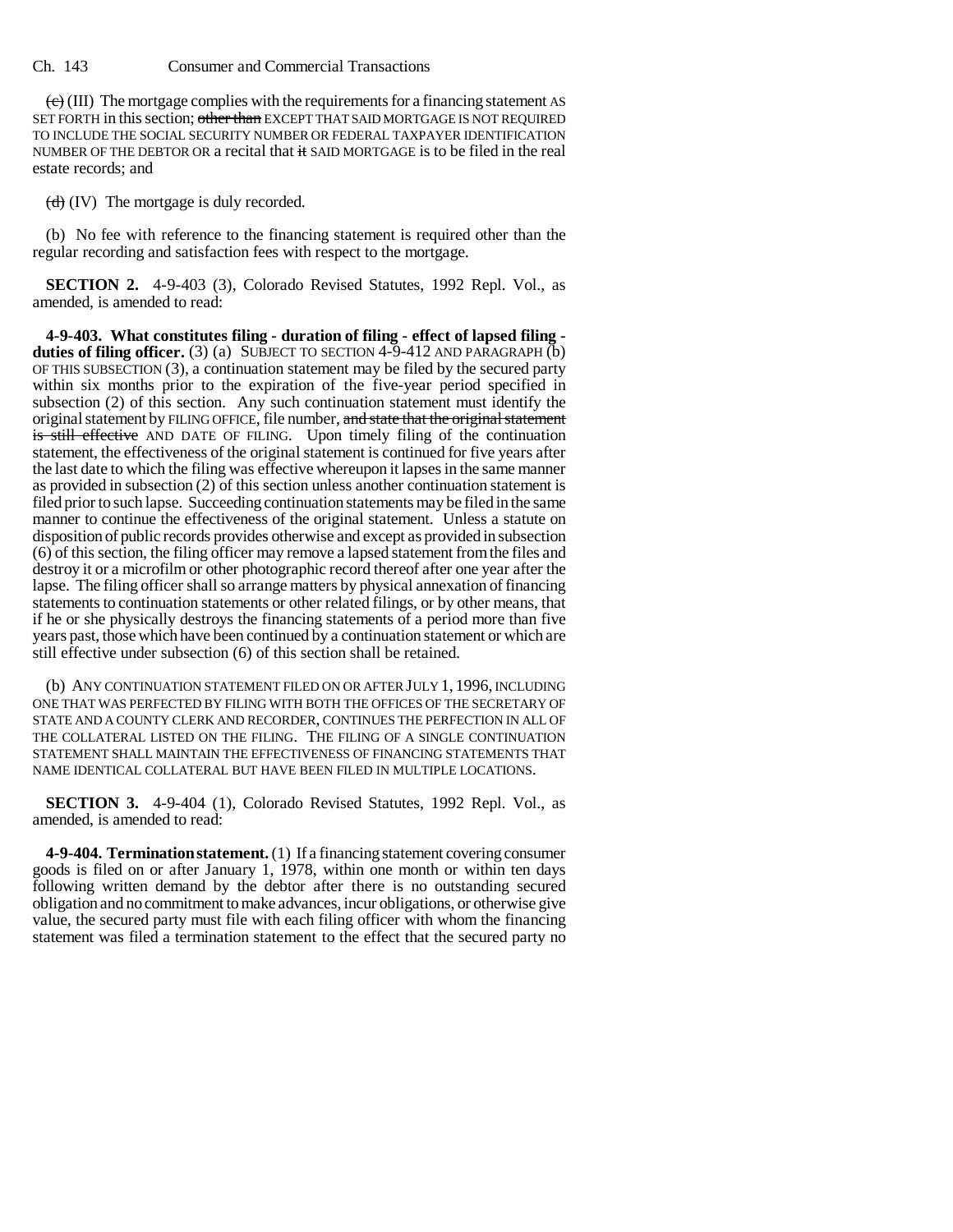longer claims a security interest under the financing statement, which shall be identified by file number. In other cases whenever there is no outstanding secured obligation and no commitment to make advances, incur obligations, or otherwise give value, the secured party must on written demand by the debtor send the debtor, for each filing officer with whom the financing statement was filed, a termination statement to the effect that the secured party no longer claims a security interest under the financing statement, which shall be identified by file number. If the affected secured party fails to file such a termination statement as required by this subsection (1) or to send such a termination statement within ten days after proper demand therefor, the secured party shall be liable to the debtor for one hundred dollars, and in addition for any loss caused to the debtor by such failure. A TERMINATION STATEMENT SHALL BE SIGNED BY THE SECURED PARTY, AND IF SUCH STATEMENT IS FILED ELECTRONICALLY IT SHALL BE SIGNED ELECTRONICALLY, PURSUANT TO SECTION 4-9-413 (2).

**SECTION 4.** 4-9-405 (2), Colorado Revised Statutes, 1992 Repl. Vol., as amended, is amended to read:

**4-9-405. Assignment of security interest - duties of filing officer.** (2) A secured party may assign of record all or a part of the secured party's rights under a financing statement by the filing, in the place where the original financing statement was filed, of a separate written statement of assignment setting forth the name of the secured party of record and the debtor, the file number and the date of filing of the financing statement and the name and address of the assignee and containing a description of the collateral assigned. A copy of the assignment is sufficient as a separate statement if it complies with the preceding sentence. SUCH SEPARATE STATEMENT OF ASSIGNMENT SHALL BE SIGNED BY THE SECURED PARTY, AND IF SUCH STATEMENT IS FILED ELECTRONICALLY IT SHALL BE SIGNED ELECTRONICALLY, PURSUANT TO SECTION 4-9-413 (2). On presentation to the filing officer of such a separate statement, the filing officer shall mark such separate statement with the date and hour of the filing and shall note the assignment on the index of the financing statement, or in the case of a fixture filing, or a filing covering timber to be cut, minerals or other substances of value which may be extracted from the earth, or accounts subject to subsection (5) of section 4-9-103, the filing officer shall index the assignment under the name of the assignor as grantor, and, to the extent that the law of this state provides for indexing the assignment of a mortgage under the name of the assignee, the filing officer shall index the assignment of the financing statement under the name of the assignee. Notwithstanding the provisions of this subsection (2), an assignment of record of a security interest in a fixture contained in a mortgage effective as a fixture filing (subsection (6) of section 4-9-402) may be made only by an assignment of the mortgage in the manner provided by the law of this state other than this code.

**SECTION 5.** 4-9-406, Colorado Revised Statutes, 1992 Repl. Vol., as amended, is amended to read:

**4-9-406. Release of collateral - duties of filing officer.** A secured party of record may release all or a part of any collateral described in a filed financing statement. The statement of release is sufficient if it contains a description of the collateral being released, the name and address of the debtor, the name and address of the secured party, and the file number of the financing statement. THE STATEMENT OF RELEASE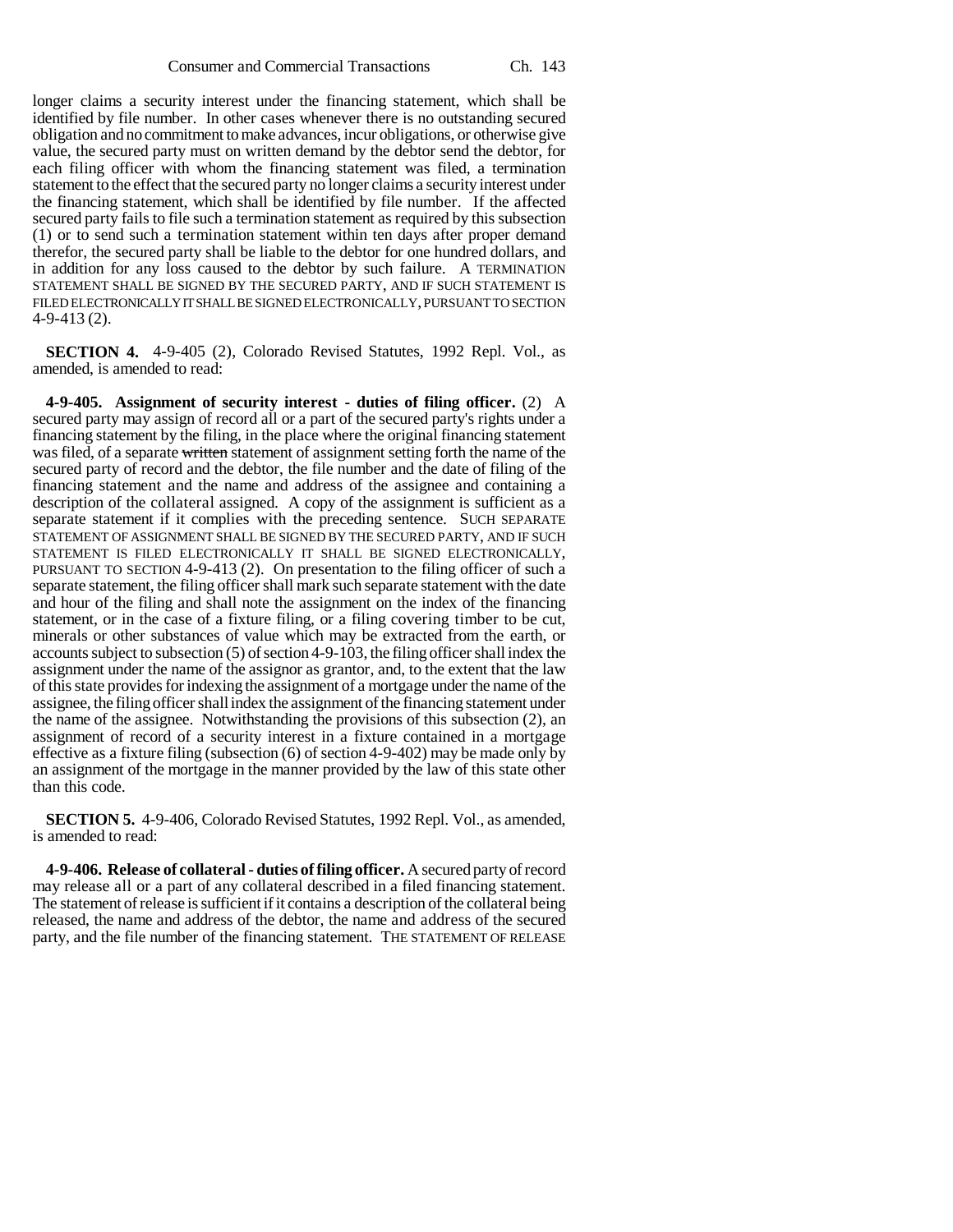Ch. 143 Consumer and Commercial Transactions

SHALL BE SIGNED BY THE SECURED PARTY, AND IF SUCH STATEMENT IS FILED ELECTRONICALLY IT SHALL BE SIGNED ELECTRONICALLY, PURSUANT TO SECTION 4-9-413(2). Upon presentation of such a statement of release to the filing officer, the filing officer shall mark the statement with the hour and date of filing and shall note the same upon the margin of the index of the filing of the financing statement.

**SECTION 6.** Part 4 of article 9 of title 4, Colorado Revised Statutes, 1992 Repl. Vol., as amended, is amended BY THE ADDITION OF A NEW SECTION to read:

**4-9-413. Authorization to file financing statement - liability for unauthorized** filing - electronic signatures. (1) (a) NO PERSON SHALL FILE A FINANCING STATEMENT OR AMENDMENT THAT ADDS COLLATERAL COVERED BY A FINANCING STATEMENT UNLESS THE DEBTOR AUTHORIZES SUCH FILING IN A SIGNED WRITING. ANY SUCH STATEMENT OR AMENDMENT THAT IS FILED ELECTRONICALLY SHALL BE SIGNED ELECTRONICALLY, PURSUANT TO SUBSECTION (2) OF THIS SECTION. UPON SIGNING A WRITTEN SECURITY AGREEMENT A DEBTOR AUTHORIZES THE SECURED PARTY TO FILE A FINANCING STATEMENT AND AMENDMENTS COVERING THE COLLATERAL DESCRIBED IN THE SECURITY AGREEMENT AND ANY PROCEEDS OF SAID COLLATERAL.

(b) ANY PERSON WHO FILES A FINANCING STATEMENT OR AMENDMENT IN VIOLATION OF PARAGRAPH (a) OF THIS SUBSECTION (1) IS LIABLE TO THE DEBTOR FOR FIVE HUNDRED DOLLARS AND ANY LOSS SUSTAINED BY THE DEBTOR AS A RESULT OF SUCH UNAUTHORIZED FILING.

(2) ANY AMENDMENT THAT DELETES COLLATERAL COVERED BY A FINANCING STATEMENT, TERMINATION STATEMENT, SEPARATE STATEMENT OF ASSIGNMENT, OR STATEMENT OF RELEASE OF COLLATERAL AND IS FILED ELECTRONICALLY, SHALL INCLUDE AN ELECTRONIC SIGNATURE OF THE SECURED PARTY THAT COMPLIES WITH PROCEDURES ADOPTED BY THE FILING OFFICER WITH WHOM SUCH FILING IS MADE. SUCH PROCEDURES SHALL REQUIRE, AT A MINIMUM, THAT THE NAME AND ADDRESS OF THE SECURED PARTY APPEAR ON SUCH FILING WHEN IT IS RETRIEVED ELECTRONICALLY OR IN PRINTED FORM.AN ELECTRONIC SIGNATURE MAY CONSIST OF AN ACCESS CODE OR ANY OTHER IDENTIFYING WORD OR NUMBER ASSIGNED BY A FILING OFFICER THAT IS UNIQUE TO A PARTICULAR FILER.

**SECTION 7.** 4-9.3-103 (3), Colorado Revised Statutes, 1992 Repl. Vol., as amended, is amended BY THE ADDITION OF A NEW PARAGRAPH to read:

**4-9.3-103. Central indexing system board.** (3) In performing its duties pursuant to this article the board has the power to:

(d.5) EXPLORE WAYS AND MEANS OF EXPANDING THE AMOUNT AND KIND OF PUBLIC INFORMATION PROVIDED AND THE FORM IN WHICH IT IS PROVIDED, EXPANDING THE BASE OF USER ASSOCIATIONS THAT ACCESS SUCH PUBLIC INFORMATION AND, WHERE APPROPRIATE, IMPLEMENTING SUCH EXPANSION OR INCREASE;

**SECTION 8.** 4-9.5-103 (7) (d) (IV) and (7) (e), Colorado Revised Statutes, 1992 Repl. Vol., are amended to read:

**4-9.5-103. Definitions.** As used in this article, unless the context otherwise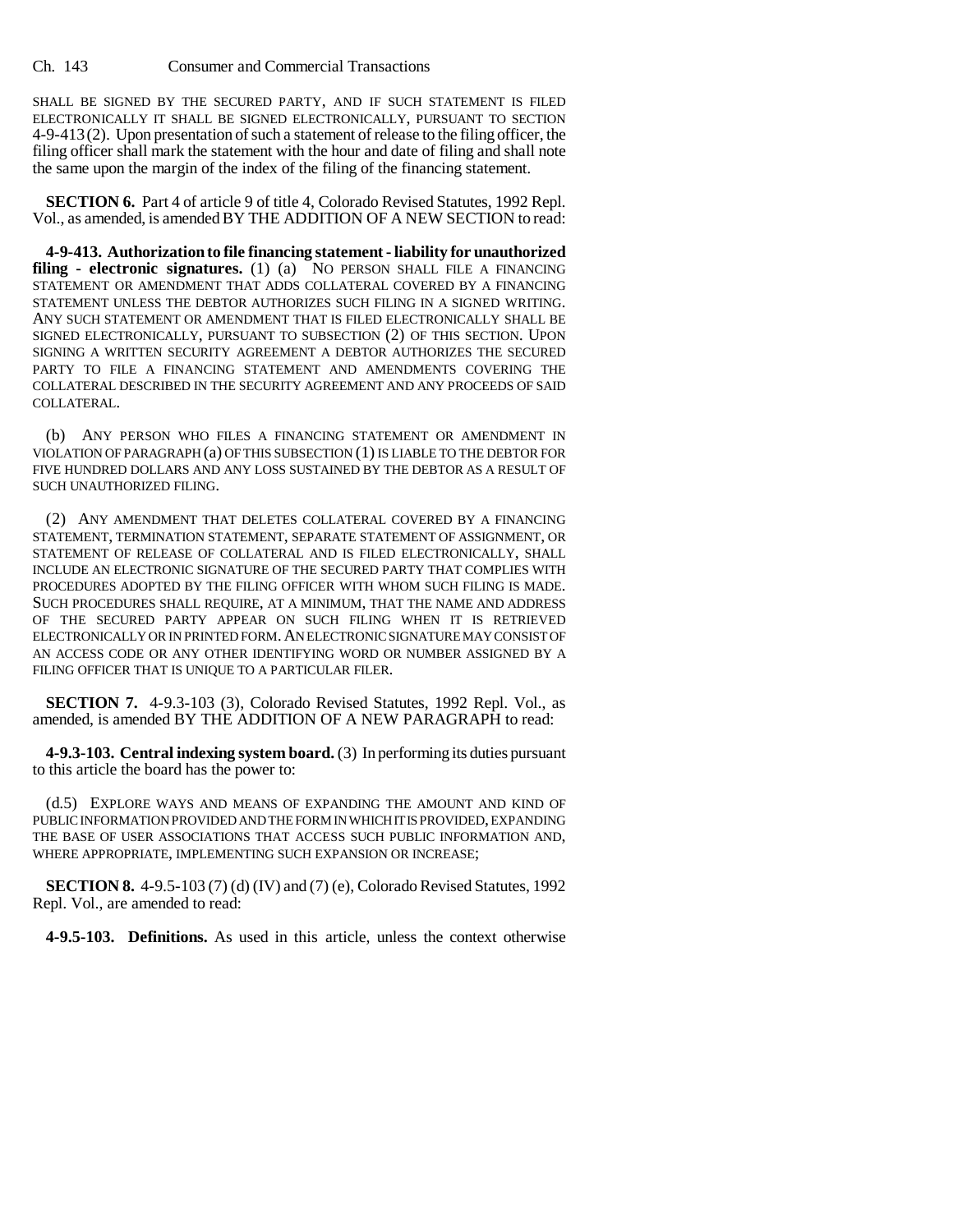requires:

- (7) "Effective financing statement" means a statement that:
- (d) Contains:

(IV) A description of the farm products by categories included in subsection (8) of this section subject to the security interest created by the debtor including: The amount of such products, unless all of a particular farm product is subject to the particular security interest; IDENTIFICATION OF EACH COUNTY, UTILIZING THE COUNTY CODE OR OTHER NUMERIC METHOD OF IDENTIFICATION USED TO IDENTIFY THE COUNTY ESTABLISHED BY THE BOARD; a reasonable description of the property, including the name of each county in Colorado where the farm product is produced or stored or to be produced or to be stored; unless farm products of the debtor now or hereafter located in all counties of the state of Colorado are subject to the particular security interest; and the crop year, unless every crop year for the duration of the effective financing statement is subject to the particular security interest;

(e) Shall be amended in writing within three months after any material change, similarly signed, and filed to reflect material changes. SUCH AMENDMENT AND MATERIAL CHANGE SHALL BE SIGNED BY THE SECURED PARTY, AND IF SUCH AMENDMENT IS FILED ELECTRONICALLY IT SHALL BE SIGNED ELECTRONICALLY, PURSUANT TO SECTION 4-9-413 (2). However, if the security interest is terminated as to one or more of the farm products shown on the filed effective financing statement and the effective financing statement is to remain effective as to one or more other farm products, an amendment shall be filed showing such partial termination within thirty days after termination of such security interest, and if the affected secured party fails to file an amendment showing such partial termination within the thirty-day period, he shall be liable to the debtor for one hundred dollars, and, in addition, for any loss caused to the debtor by such failure.

**SECTION 9.** 4-9.5-106, Colorado Revised Statutes, 1992 Repl. Vol., is amended to read:

**4-9.5-106. Continuation statements.** (1) A continuation statement may be filed within six months prior to the expiration of the five-year period of an effective financing statement. Any such continuation statement shall identify the current effective financing statement by file number. and shall state that the statement is still effective. Upon timely filing of the continuation statement, the effectiveness of the statement shall be continued for five years after the last date to which the filing was effective, whereupon it shall lapse unless another continuation statement is filed prior to such lapse. If an effective financing statement exists at the time insolvency proceedings are commenced by or against the debtor, the effective financing statement shall remain effective until termination of the insolvency proceedings and thereafter for a period of sixty days or until the expiration of the five-year period, whichever occurs later. Succeeding continuation statements may be filed in the same manner to continue the effectiveness of the original statement.

(2) AN EFFECTIVE FINANCING STATEMENT FILED BEFORE JULY 1, 1996, THAT HAS NOT LAPSED BY DECEMBER 31, 1997, SHALL LOSE ITS PERFECTION AND PRIORITY RIGHTS UNLESS A NEW CONTINUATION STATEMENT IS FILED ON OR AFTER JULY 1,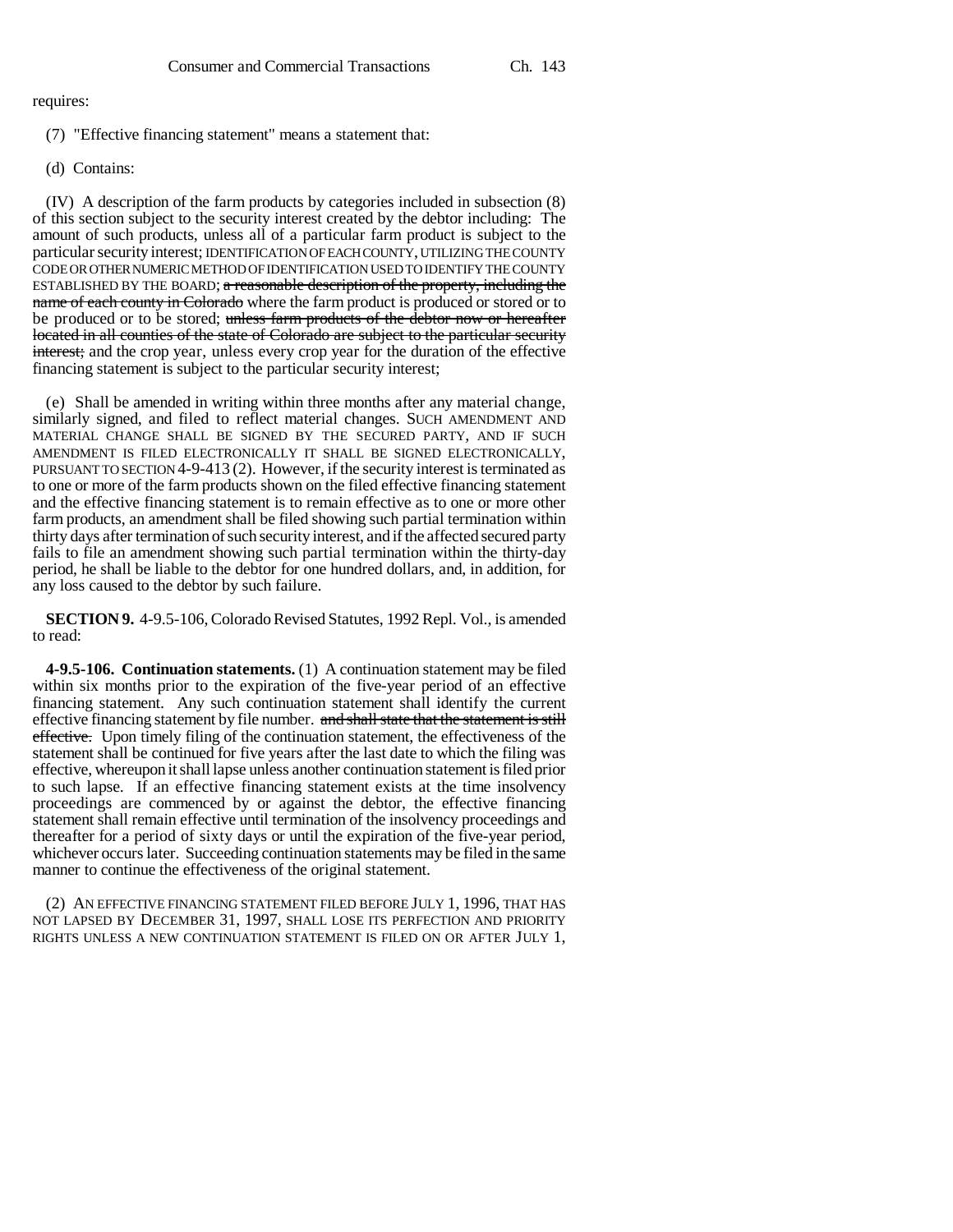Ch. 143 Consumer and Commercial Transactions

1996, BUT ON OR BEFORE DECEMBER 31, 1997. ANY SUCH CONTINUATION STATEMENT SHALL IDENTIFY THE ORIGINAL STATEMENT BY FILING OFFICE, FILE NUMBER, AND DATE OF FILING. THE FILING OF SUCH CONTINUATION STATEMENT SHALL PRESERVE THE PRIORITY OF THE ORIGINAL FILING AND SHALL BE EFFECTIVE FOR THE LATER OF FIVE YEARS AFTER THE EXPIRATION OF THE ORIGINAL FILING OR THE EXPIRATION OF ANY CONTINUATION STATEMENT FILED BEFORE JULY 1, 1996.

(3) THE EFFECTIVENESS OF AN EFFECTIVE FINANCING STATEMENT FILED BEFORE JULY 1, 1996, THAT LAPSES AFTER JULY 1, 1996, BUT BEFORE DECEMBER 31, 1997, MAY BE CONTINUED BY FILING A CONTINUATION STATEMENT IN ACCORDANCE WITH THIS SECTION. IF SUCH CONTINUATION STATEMENT IS FILED BEFORE JULY 1, 1996, SUCH EFFECTIVE FINANCING STATEMENT OR CONTINUATION STATEMENT SHALL BE CONTINUED BY THE TIMELY FILING OF A FURTHER CONTINUATION STATEMENT, PURSUANT TO SUBSECTION (2) OF THIS SECTION.

**SECTION 10.** 4-9.5-107 (2), Colorado Revised Statutes, 1992 Repl. Vol., is amended to read:

**4-9.5-107. Notice of termination.** (2) (a) The notice of termination of an effective financing statement shall:

(I) Be signed by the secured party, shall AND IF SUCH NOTICE IS FILED ELECTRONICALLY IT SHALL BE SIGNED ELECTRONICALLY, PURSUANT TO SECTION 4-9-413 (2);

(II) Identify the effective financing statement to be terminated by file number; and shall

(III) State that the effective financing statement is to be removed from the master list.

(b) Termination shall be effective as of the date and hour of filing the notice with the board or its designee.

**SECTION 11.** 4-9.5-108, Colorado Revised Statutes, 1992 Repl. Vol., as amended, is amended BY THE ADDITION OF A NEW SUBSECTION to read:

**4-9.5-108. Filings generally.** (3) ANY TERMINATION, AMENDMENT, ASSIGNMENT, OR RELEASE OF COLLATERAL FILING MADE PURSUANT TO THIS ARTICLE SHALL INCLUDE THE SIGNATURE OF THE SECURED PARTY, AND IF SUCH FILING IS MADE ELECTRONICALLY IT SHALL BE SIGNED ELECTRONICALLY, PURSUANT TO SECTION 4-9-413 (2).

**SECTION 12.** 4-9.5-111, Colorado Revised Statutes, 1992 Repl. Vol., is amended to read:

**4-9.5-111. Penalties.** Any debtor OR THIRD PARTY who provides any false or misleading information concerning the name of the owner of any farm products or concerning the existence of any security interest affecting farm products with the intent to deprive the secured party of any of his OR HER security under the security interest or to defraud or mislead the buyer of any farm product as to the existence of